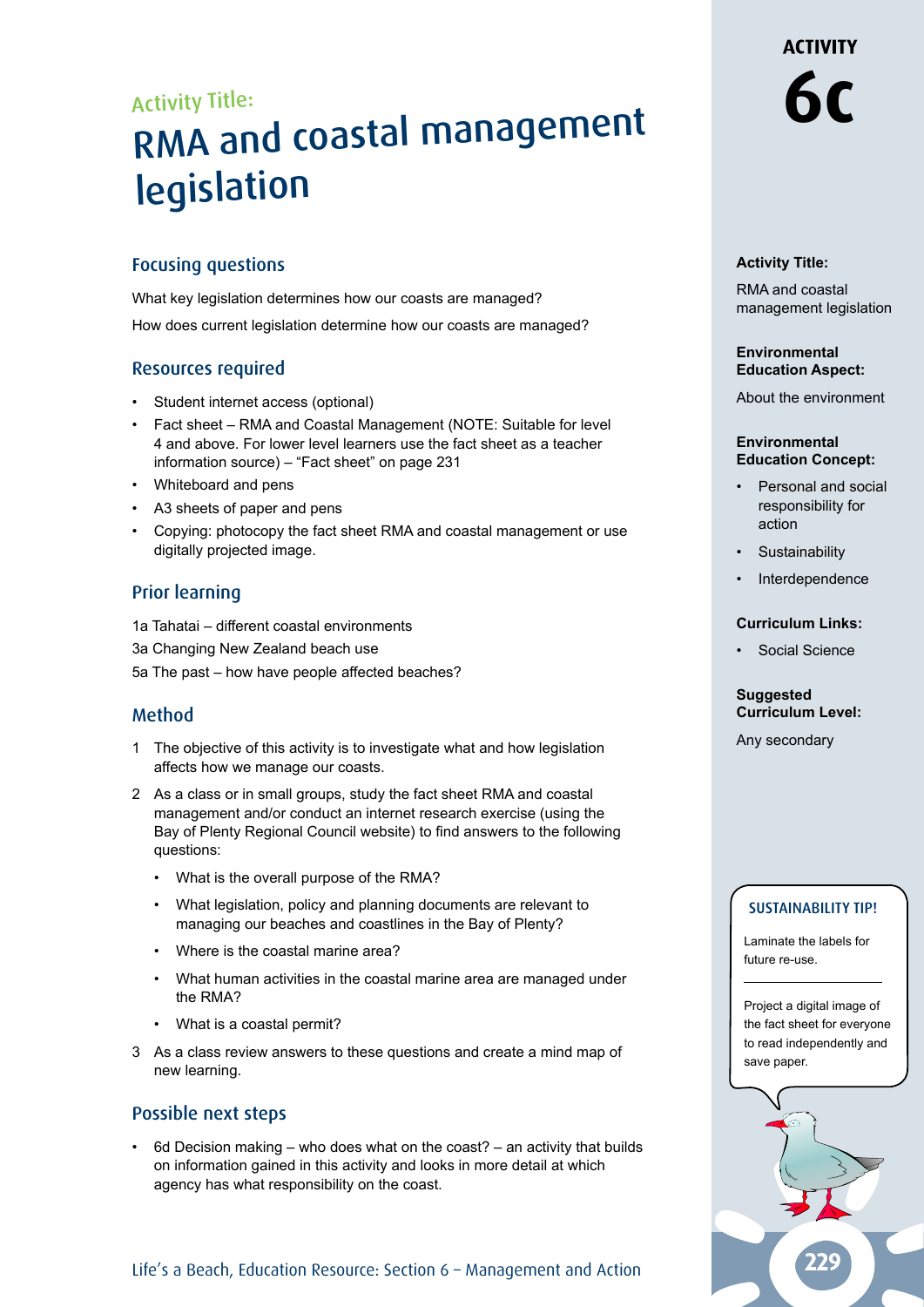# Fact sheet RMA and coastal managemen<sup>t</sup>

# The Resource Management Act 1991

The purpose of the Resource Management Act (RMA) is set out in section 5 of the Act which states: "The purpose of this Act is to promote the sustainable management of natural and physical resources."

In the RMA, 'sustainable management' means: managing the use, development, and protection of natural and physical resources in a way, or at a rate, which enables people and communities to provide for their social, economic, and cultural well-being and for their health and safety while:

- a. sustaining the potential of natural and physical resources (excluding minerals) to meet the reasonably foreseeable needs of future generations;
- b. safeguarding the life-supporting capacity of air, water, soil, and ecosystems; and
- c. avoiding, remedying or mitigating any adverse effects of activities on the environment.

# The New Zealand Coastal Policy Statement

The purpose of the New Zealand Coastal Policy Statement is set out in Section 56 of the Resource Management Act which states: "The purpose of a New Zealand coastal policy statement is to state policies in order to achieve the purposes of this Act in relation to the coastal environment of New Zealand." It provides a framework that will promote sustainable management of the natural and physical resources of the coastal environment.

The first New Zealand Coastal Policy Statement (NZCPS) was created in May 1994. The current version was created in 2010. The NZCPS is a national policy statement that the Minister of Conversation is required to prepare and monitor under the Resource Management Act.

Individual policies within the NZCPS address:

• Protection of the integrity, form, functioning and resilience of the coastal environment and its ecosystems.

- Preservation of the natural character of the coastal environment and its outstanding natural features and landscapes.
- Recognition of the role of tangata whenua as kaitiaki and tangata whenua involvement in management of the coastal environment.
- Maintenance and enhancement of public open space and recreation opportunities in the coastal environment.
- Management of coastal hazard risks.
- The tension between enabling subdivision, use, and development in the coastal environment and managing potential adverse effects.
- The implementation of New Zealand's international obligations affecting the coastal environment.

All regional policy statements, regional plans and district plans will give effect to the New Zealand Coastal Policy Statement.

# Regional Coastal Environment Plan

Bay of Plenty Regional Council has a Regional Coastal Environment Plan which sets out the rules for what can and can't be done on the coast.

The Regional Coastal Environment Plan includes the entire coastal environment. The coastal environment includes the coastal marine area (that area between mean high water spring tides and the '12 mile limit' of the territorial seas) and the land backdrop.

The plan contains rules, which regulate some activities in the coastal marine area. This includes building of structures, disturbance of the foreshore or seabed, reclaiming the sea, discharging of contaminants and other activities. These activities generally require a coastal permit from Bay of Plenty Regional Council before they can be undertaken.

The plan also contains policies about important environmental issues on land adjacent to the sea. This includes issues relating to the natural character and landscape of the coast, public access and coastal hazards. These policies